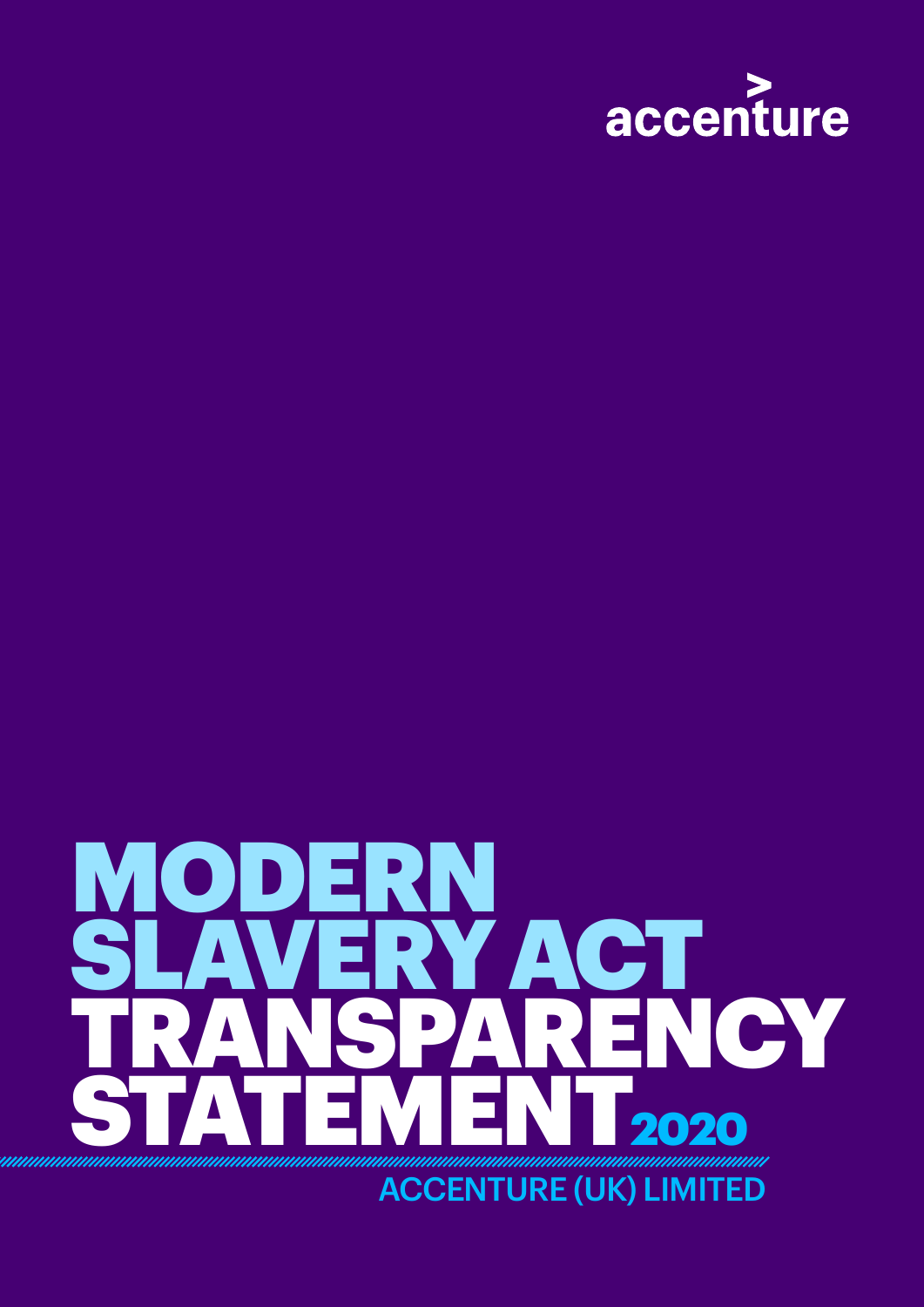## PREFACE

### by Oliver Benzecry

Chairman and Managing Director, Accenture (UK) Limited

Accenture maintains a long-standing commitment to respecting human rights, including the elimination of slavery and human trafficking<sup>1</sup> in our supply chains and business operations. We welcome the transparency that the Modern Slavery Act encourages.

We seek to have the right policies, processes and procedures in place. Further, and as importantly, we seek to foster an environment where respect for the individual and their rights is a core value. We encourage any individual who has concerns about unethical behaviour in any part of our business or operations to speak up and to do so without fear of retaliation.

While much of what we do in this area will remain the same from year to year, we cannot be complacent and are always looking to improve. As in previous years, our intention has been to be thoughtful and targeted in our reviews of our suppliers and in our engagement with them. We outline below some of the key steps we have taken since our last Modern Slavery Act Transparency Statement.

I am proud of who we are at Accenture, the ethical values we share and the human rights commitments we seek to uphold in our business. It is in this context that we are publishing our 2020 Modern Slavery Act Transparency Statement below.

This statement sets out the steps Accenture is taking to ensure that slavery and human trafficking are not taking place in any of our supply chains or in any part of our own business.

This statement is made by Accenture UK<sup>2</sup> in accordance with the requirements of section 54(2) of the Modern Slavery Act 2015 and the Modern Slavery Act 2015 (Transparency in Supply Chains) Regulations 2015.

<sup>1.</sup> In this statement, when we refer to 'slavery and human trafficking,' this includes modern slavery, servitude, forced or compulsory labour and human<br>trafficking, as each of these terms is explained or defined in the Mode

<sup>2.</sup> In this statement, references to 'Accenture UK' mean Accenture (UK) Limited.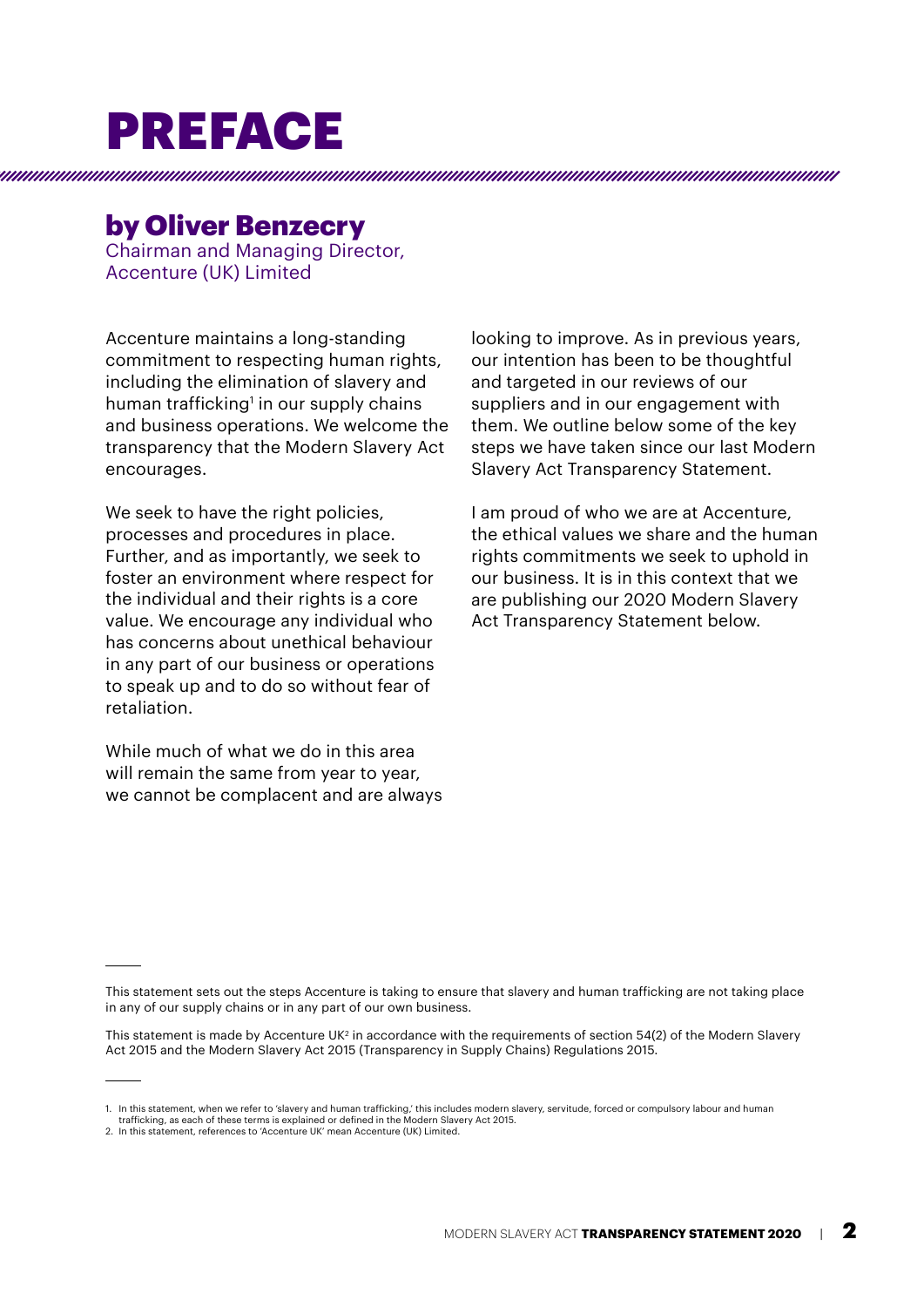### ACCENTURE'S GLOBAL BUSINESS

Accenture is a leading global professional services company, providing a broad range of services and solutions in strategy, consulting, digital, technology and operations.

Combining unmatched experience and specialized skills across more than 40 industries and all business functions — underpinned by the world's largest delivery network — Accenture works

at the intersection of business and technology to help clients improve their performance and create sustainable value for their stakeholders. With 505,000 people serving clients in more than 120 countries, Accenture drives innovation to improve the way the world works and lives.

### OUR COMMITMENT TO HUMAN RIGHTS

Accenture is committed to supporting and respecting internationally proclaimed human rights. As a signatory to the United Nations Global Compact since 2008, we adhere to the 10 Principles of the Global Compact and to the United Nations Guiding Principles.3

3. In this statement, when we refer to the 'UN Guiding Principles' this means the United Nations Guiding Principles on Business and Human Rights.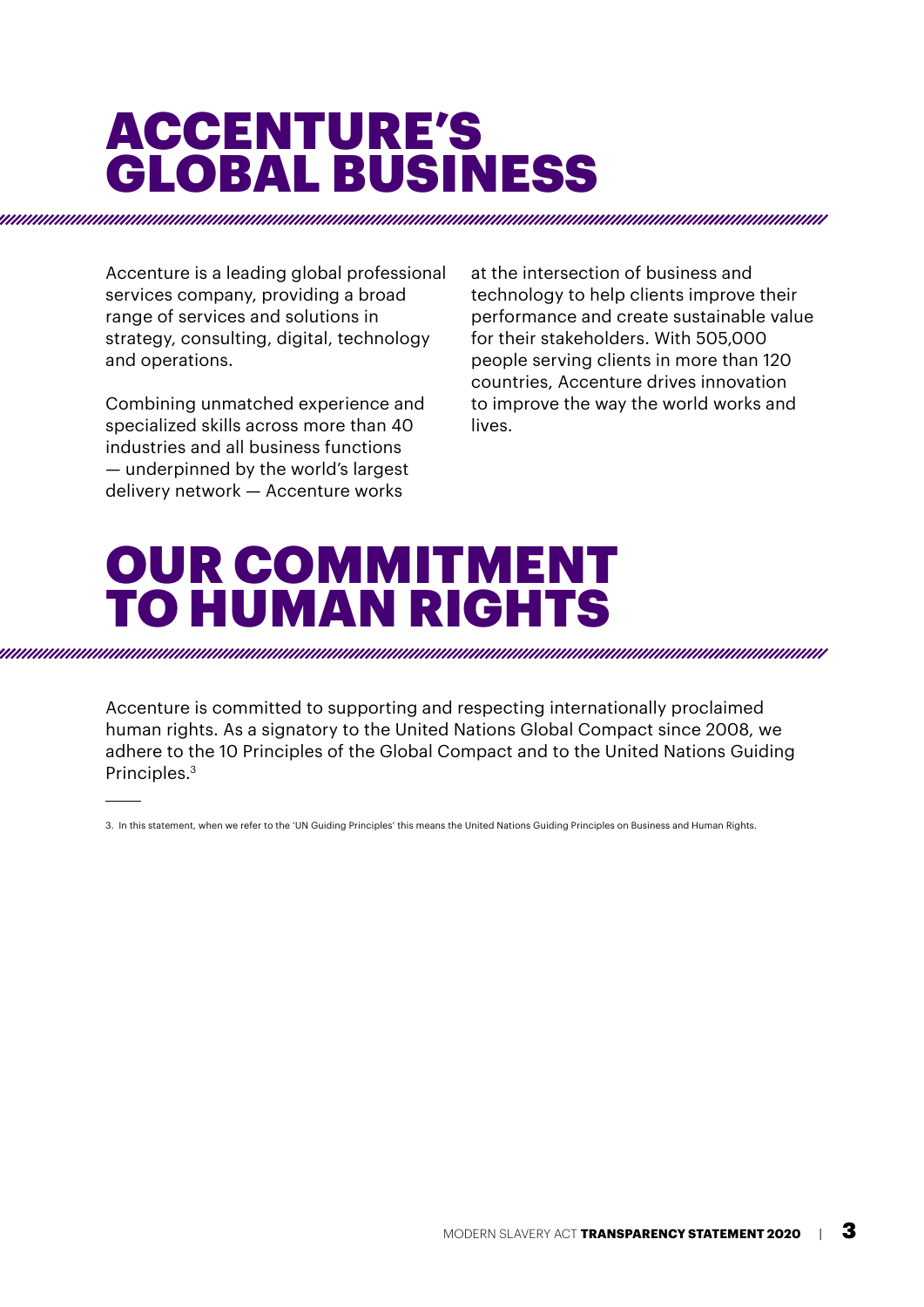Accenture's commitment to doing business ethically and legally is the foundation for the company's global culture. Accenture's culture is shaped by our core values, and our core value of 'Respect for the Individual' underpins our commitment to the elimination of slavery and human trafficking. We expect all our people to treat each other, and those we deal with, respectfully and with dignity. We do not tolerate physical violence, threats, corporal punishment, mental coercion, verbal abuse, disrespectful behaviour, bullying or harassment of any kind.

We actively encourage our people to raise ethical and legal concerns, including any concerns about human rights issues, and we make multiple channels available for them to do so—including anonymously, where legally permitted. See **Global Policy** [on Raising Legal and Ethical Concerns and](https://www.accenture.com/_acnmedia/PDF-71/Accenture-Raising-Legal-and-Ethical-Concerns-and-Prohibiting-Retaliation.pdf)  [Prohibiting Retaliation.](https://www.accenture.com/_acnmedia/PDF-71/Accenture-Raising-Legal-and-Ethical-Concerns-and-Prohibiting-Retaliation.pdf) 

We also stress that we have zero tolerance for retaliation against anyone who speaks up in good faith. Accenture investigates any potential human rights

breach it becomes aware of, and seeks to appropriately remedy or mitigate those breaches.

We have a **Global Policy on Prohibition** [of Human Trafficking Forced Labor](https://www.accenture.com/_acnmedia/PDF-71/Accenture-Prohibition-on-Human-Trafficking-Forced-Labor-and-Child-Labor.pdf)  [and Child Labor](https://www.accenture.com/_acnmedia/PDF-71/Accenture-Prohibition-on-Human-Trafficking-Forced-Labor-and-Child-Labor.pdf) expressly prohibiting our employees from engaging in or supporting human trafficking, forced labour and child labour in connection with Accenture's activities, including in our supply chains.

Our **[Code of Business Ethics](https://www.accenture.com/ie-en/company-ethics-code)**, applies to all Accenture employees around the world and provides a framework within which our people make ethical behaviour a natural part of what we do every day with each other, our clients and business partners, and our communities where we work and live: our Code highlights our support and respect for human rights, which includes helping to eliminate slavery and human trafficking wherever these may occur.

## OUR SUPPLIER STANDARDS OF CONDUCT

More broadly, the relationship between Accenture and our Accenture suppliers is a critical component of our support for human rights. Consistent with Accenture's standard procurement process, we require all Accenture suppliers to comply with our global **Supplier Standards** [of Conduct](https://www.accenture.com/t20181016T022126Z__w__/us-en/_acnmedia/PDF-58/Accenture-Supplier-Standards-of-Conduct-Final-EN.pdf) or to make an equivalent commitment.

Our Standards of Conduct reflect our core values, our ethical principles and our commitment to human rights. They set out clearly the labour standards that Accenture suppliers must adhere to, particularly in relation to slavery and human trafficking.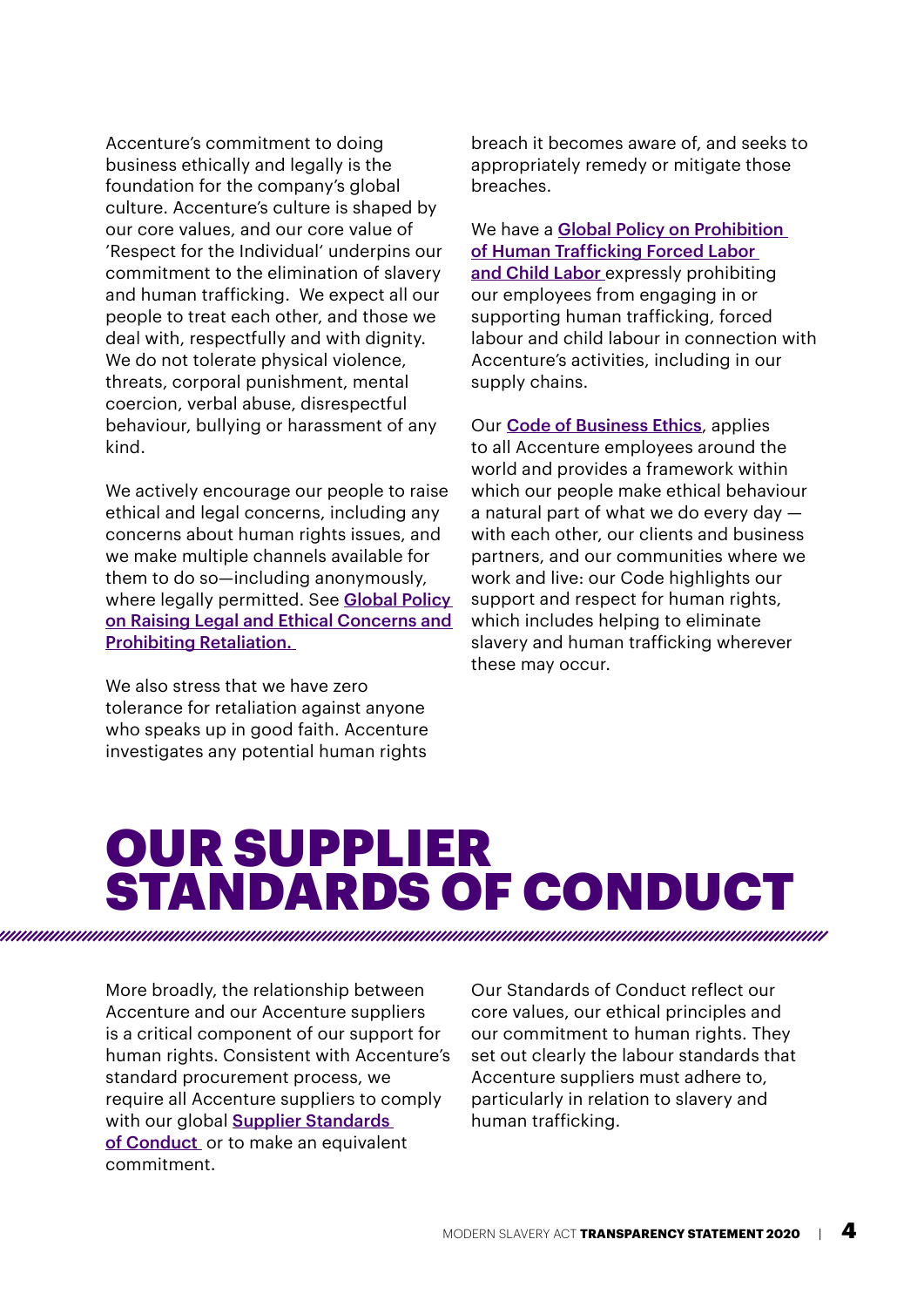### ACCENTURE'S SUPPLY **CHAIN**

Accenture UK currently assesses our overall risk profile in relation to Accenture suppliers<sup>4</sup> by referencing several factors, including the geographic location of the Accenture supplier and the industry in which they operate.

Accenture UK has a multi-million pound supply chain and buys goods and services every year from approximately 1850 Accenture suppliers: about 94% of this spend is with companies that have a presence in the United Kingdom, about 5% of this spend is with companies based elsewhere in the European Union/ European Economic Area and Switzerland or in North America, and less than 1% of our spend is with companies in remaining countries around the world.

The top three categories of Accenture UK's procurement spend (accounting for 70% of our UK spend) comprise:

• Contractors (including the use of contingent labour and other service providers).

• Travel costs and services (particularly with airlines, hotels and other travel service providers).

• IT and telecom equipment and services.

Accenture UK also receives services (such as technology, digital and business process services) from other members of the Accenture global group, including from Accenture's service delivery centres in Europe, Asia Pacific and South America.

<sup>4.</sup> In this statement, an 'Accenture supplier' means a third-party supplier with whom Accenture has a direct and enduring contractual relationship through our procurement function (excluding Accenture group companies).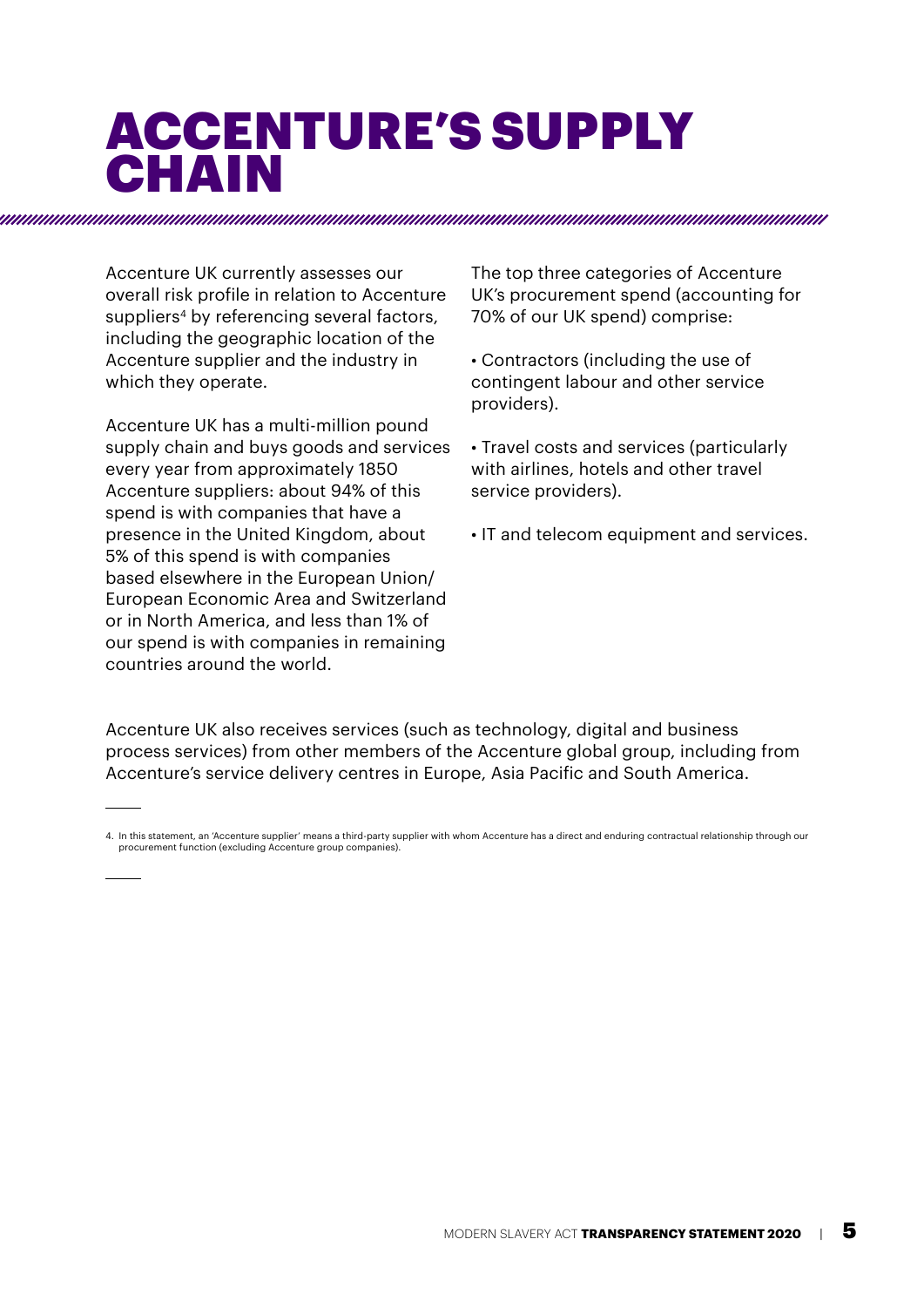### **OUR SUPPLY CHAIN** DUE DILIGENCE AND MONITORING PROCESSES

#### **Our onboarding checks for all Accenture suppliers in the UK**

Accenture follows robust processes to assess human rights, ethical and environmental risks when sourcing suppliers. New Accenture suppliers in the UK must provide detailed information about their human rights policies, processes and risk assessments, including the prevention of slavery and human trafficking within their own organisation and supply chains.

We continue to monitor and assess all responses from potential new Accenture suppliers in the UK, and we weight our procurement decisions accordingly.

#### **Our targeted due diligence reviews on Accenture suppliers outside the UK**

As well as our focus on UK-based suppliers we continue to engage with key suppliers around the world to understand and assess their strategies around combatting slavery and human trafficking. In each fiscal year, we target our due diligence efforts on those industry areas and geographies that we consider to be higher risk for us.

We recognise that there is real value in an open and transparent dialogue with our key suppliers, and that no single business can tackle the problem alone. In **this fiscal year** therefore, we have engaged with Accenture suppliers who operate

in three key geographies that we had identified as higher risk for slavery and human trafficking.

We focused our engagement in these geographies on twenty suppliers who provide Accenture with staffing, office support, cleaning, security and ground transportation services. Most of these Accenture suppliers are small or medium sized local businesses. We recognise that they face specific operational challenges, and we are therefore seeking to constructively engage with them to help address potential issues of concern.

In addition, we want to help increase their awareness and understanding of potential issues around human rights, slavery and human trafficking, workplace safety and environment sustainability. In **this fiscal year**, we therefore plan to host at our offices training and knowledge-building workshops with suppliers in two of these geographies.

#### **Our global monitoring**

Separately, we continue to work with a specialist global firm to provide a continuous monitoring service whereby Accenture is notified of any credible report of supplier engagement in slavery and human trafficking and they are now monitoring 100% of suppliers in the UK. In this fiscal year, we will extend such monitoring beyond our UK supplier base.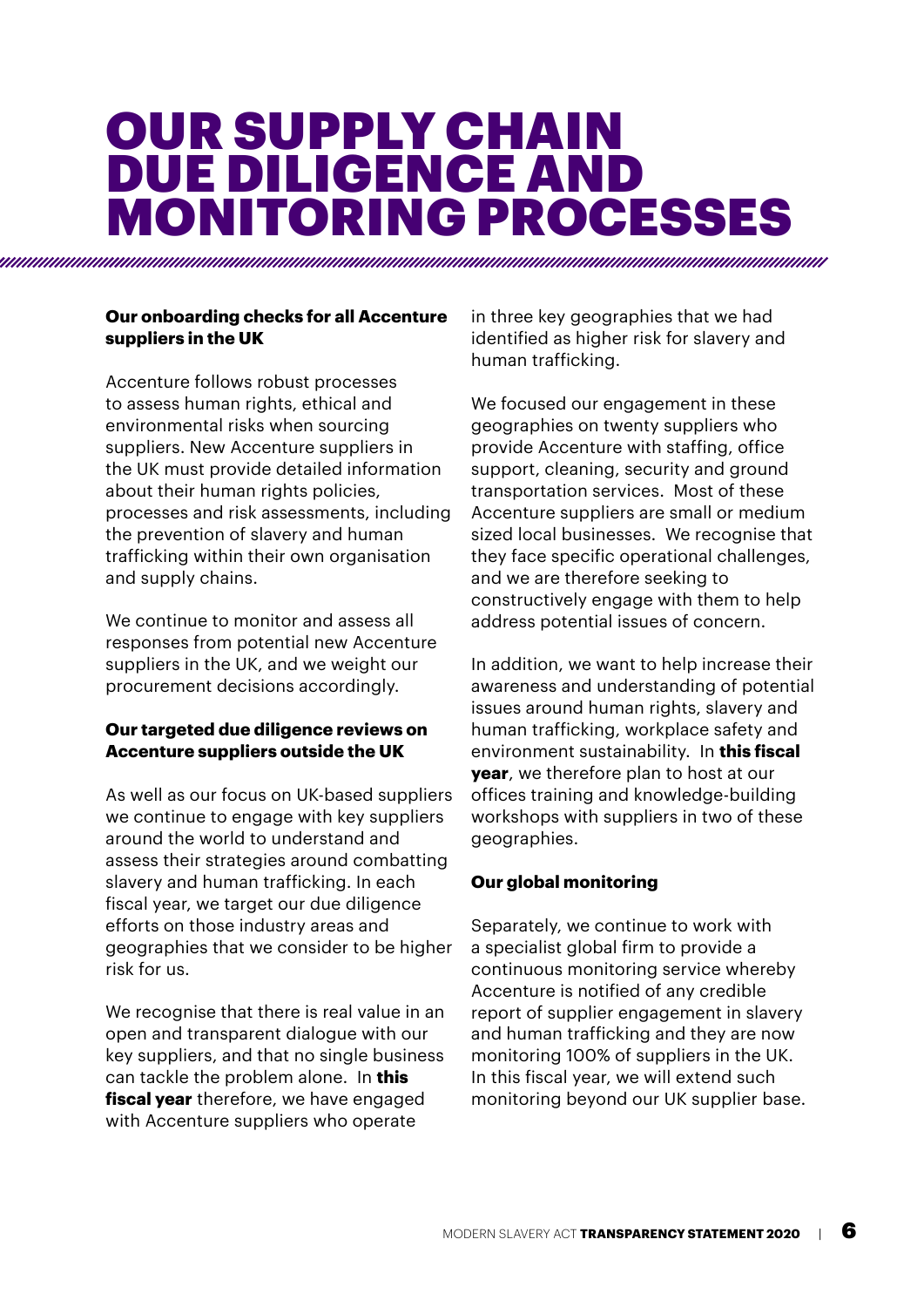## LIVING WAGE

Accenture UK is an accredited 'living wage' employer.<sup>5</sup> We therefore require Accenture suppliers to pay the living wage to UK employees providing services to us, and before we engage any new Accenture supplier we take steps to verify that they meet this requirement.

Accenture continues our efforts to drive the adoption of living wages with all our suppliers around the world. We have set an expectation in our global Supplier Standards of Conduct, and strongly encourage all our suppliers to pay a living wage to their people who directly provide services to Accenture and/or our clients.

<sup>5.</sup> In this statement, the "living wage" refers (for the UK) to the living wages as determined by the Living Wage Foundation. For Ireland it refers to the living<br>wage as determined by the Living Wage as determined by the Li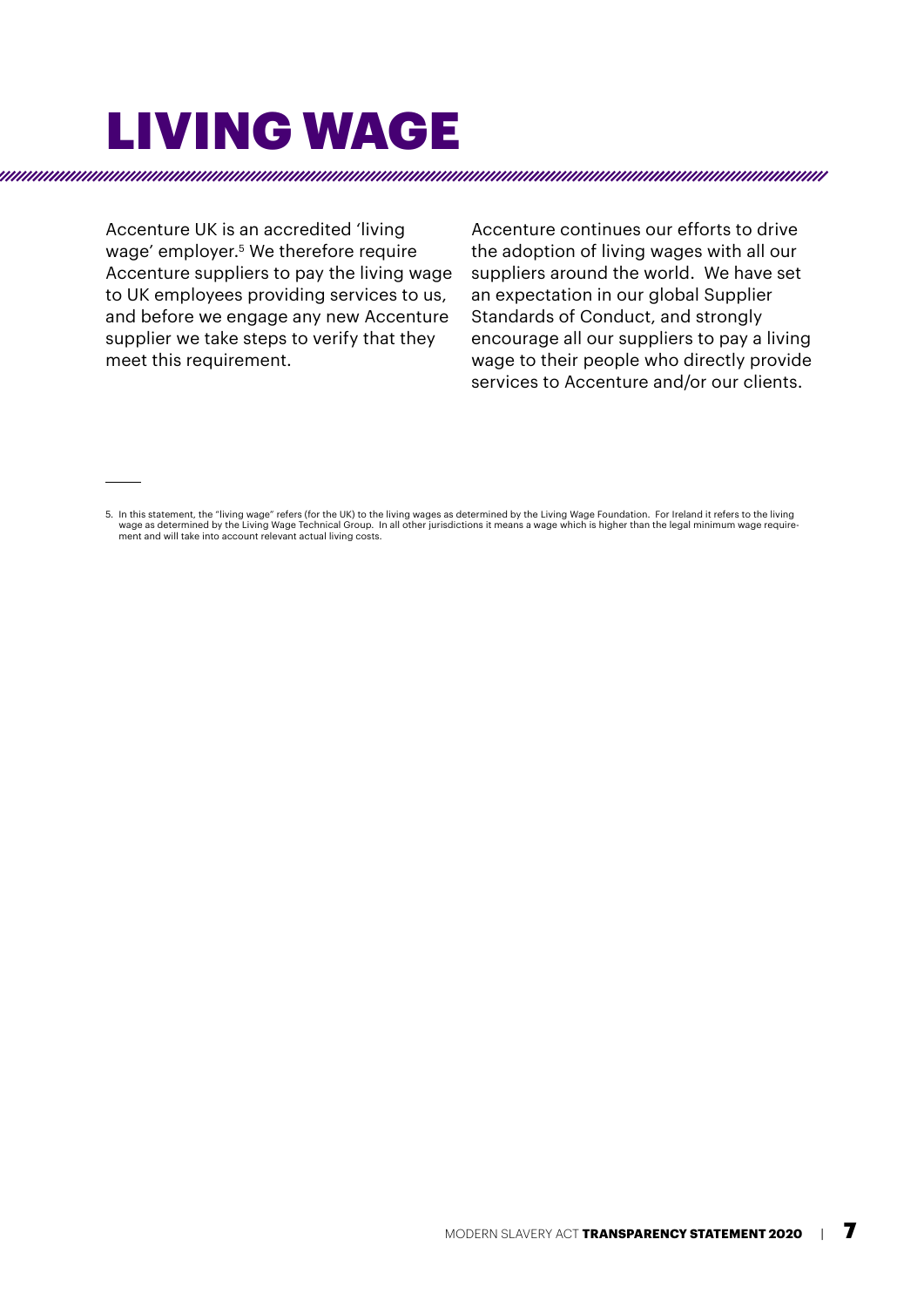### OUR TRAINING AND ADVOCACY ON SLAVERY AND HUMAN TRAFFICKING

#### **Training for our people**

**This fiscal year**, we provided training on slavery and human trafficking to our global Accenture Procurement team (not only the UK Procurement team) responsible for sourcing and contracting with Accenture suppliers.

#### **Advocacy and collaboration within our ecosystem**

Accenture is committed to advocating awareness of slavery and human trafficking within our global ecosystem of Accenture suppliers, and we are also committed to encouraging collaboration and the promotion of best practices to address potential risks.

As a key part of our wider global advocacy around human rights, in **this fiscal year** Accenture hosted and led two workshops with clients, suppliers and partners. We brought together participants from thirtysix organisations from a diverse range of industries, including hotels, airlines,

IT and office equipment suppliers and staffing agencies.

We also continue to share with our supplier community a short video [animation.](https://youtu.be/JKcGM_e6gOI) This video articulates our commitment to the United Nations Global Compact around environment, social and governance factors and the human rights and high labour standards we require of our global network of suppliers, with a particular focus on slavery and human trafficking.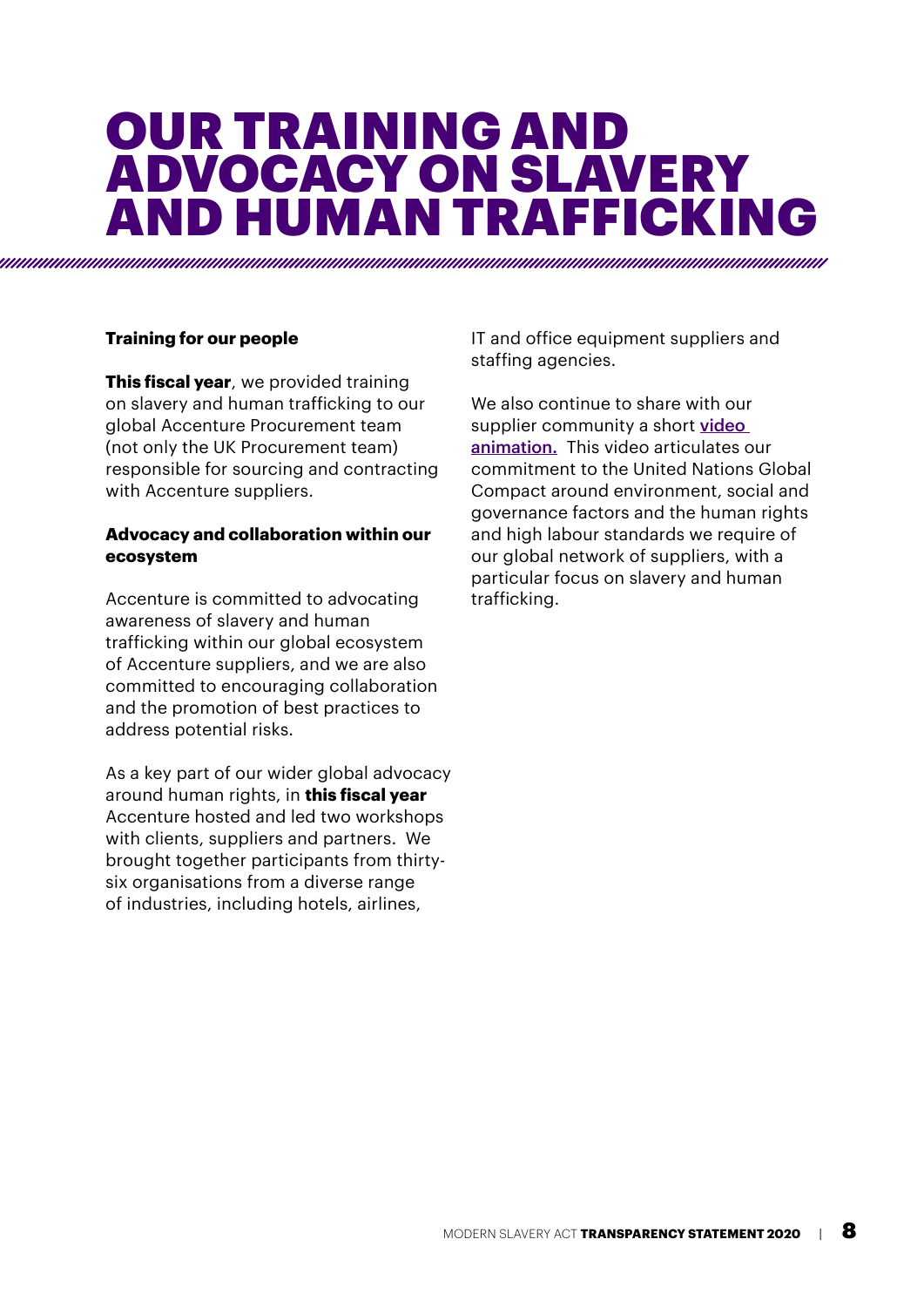# LOOKING AHEAD

We continue to review our human rights efforts, as well as best practices in the marketplace, to understand how we can further strengthen our commitment to ensure slavery and human trafficking are not taking place within our organisation or our supply chains.

An important component of our review of best practices is our active membership of the UN Global Compact UK Network's Modern Slavery Working Group. We regularly collaborate with this Working Group to share our view of corporate best practices to support the elimination of slavery and human trafficking, and to benchmark our own approach and strategies against those of other industry peers and thought leaders.

Accenture is also an active participant in the UN Global Compact's Action Platform, which provides a launch pad for participants to take specific actions to help promote the goal of decent work in global supply chains.

David Sawyer continues, as our nominated Modern Slavery Act Officer, to lead our compliance with the Modern Slavery Act. David is our managing director with responsibility for geographic operations in the United Kingdom and Ireland; his responsibilities include workplace safety, procurement and corporate citizenship.

The board of directors of Accenture (UK) Limited has approved this statement to be signed on its behalf by Oliver Benzecry as its designated director, at its board meeting on 25 February 2020, and the information in this statement is accurate as at that date.

Signed for and on behalf of Accenture (UK) Limited

**OLIVER BENZECRY**

Chairman and Managing Director, Accenture (UK) Limited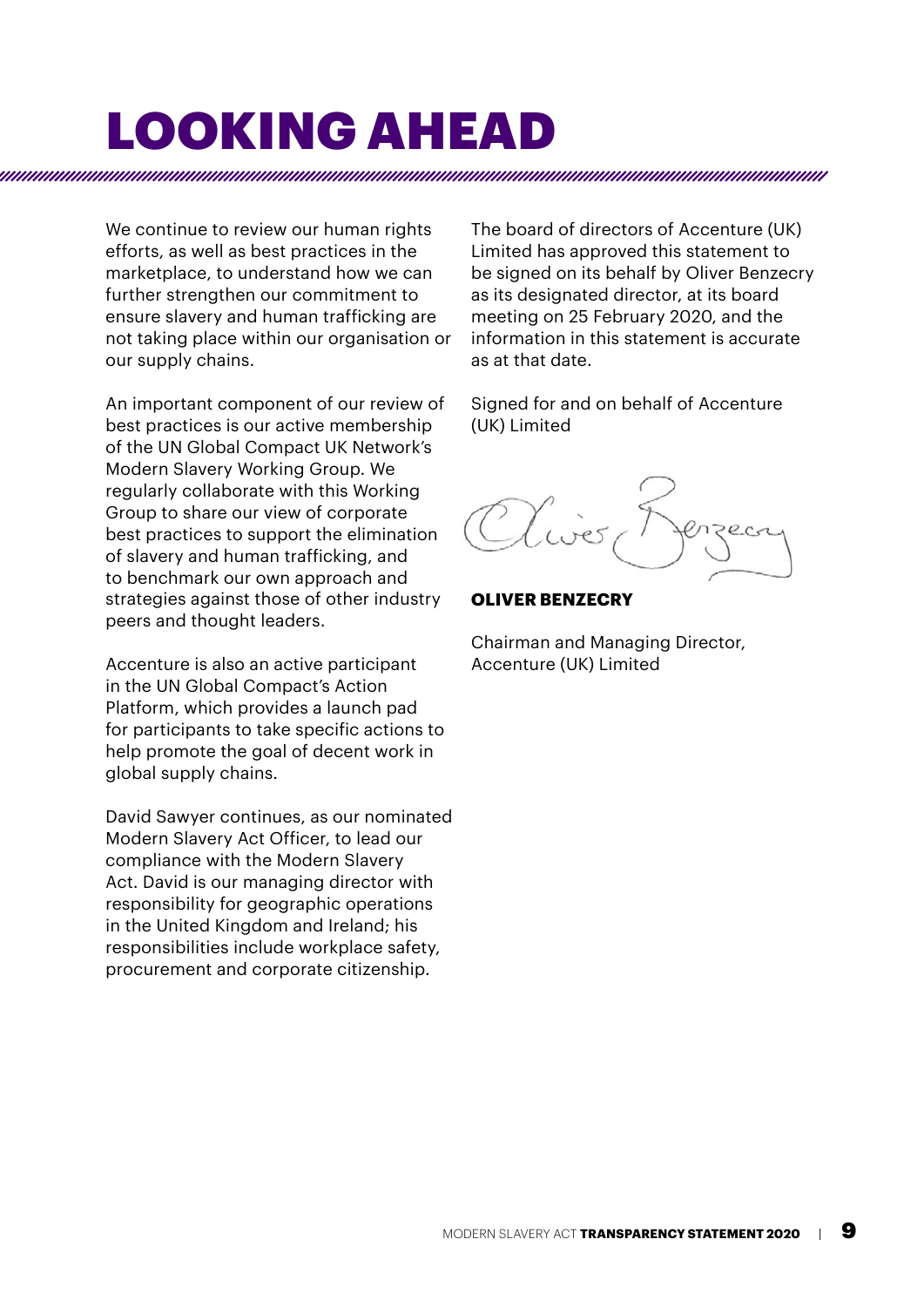# FURTHER INFORMATION

For more information about Accenture's human rights agenda generally and how we adhere to our obligations under the United Nations Global Compact, please see our latest **[Corporate Citizenship](https://www.accenture.com/_acnmedia/Accenture/Redesign-Assets/DotCom/Documents/Global/1/Accenture-Corporate-Citizenship-Report-2018.pdf#zoom=50)** [report](https://www.accenture.com/_acnmedia/Accenture/Redesign-Assets/DotCom/Documents/Global/1/Accenture-Corporate-Citizenship-Report-2018.pdf#zoom=50).

Our Modern Slavery Act statements from [2017](https://www.accenture.com/_acnmedia/PDF-104/Accenture-Modern-Slavery-Act-Statement-2017-Updated), [2018](https://www.accenture.com/_acnmedia/PDF-104/Accenture-Modern-Slavery-Act-Transparency-Statement-2018-Updated) and [2019](https://www.accenture.com/_acnmedia/PDF-44/Accenture-Modern-Slavery-Act-Statement-Final.pdf) are also available.

## RAISING CONCERNS

If you have any questions about this statement, or any concerns about slavery or human trafficking within Accenture's supply chains or organisation (whether in the United Kingdom or overseas) please contact the Accenture Business Ethics Line:

• You can call the Accenture Business Ethics Line globally at +1 312 737 8262; or in India at +1 888 276 6226 with access code: 000-117. It is available 24 hours a day, seven days a week (you can reverse the charges); or

• You can report your concern via the Accenture Business Ethics Line website at https://businessethicsline.com/ accenture/.

You can raise concerns anonymously, if you prefer. Accenture treats all concerns raised seriously and in strict confidence.

Accenture prohibits and will not tolerate retaliation against any employee who comes forward to raise, in good faith, a concern about slavery or human trafficking or who assists us, or a law enforcement authority, by providing information to address such a concern.